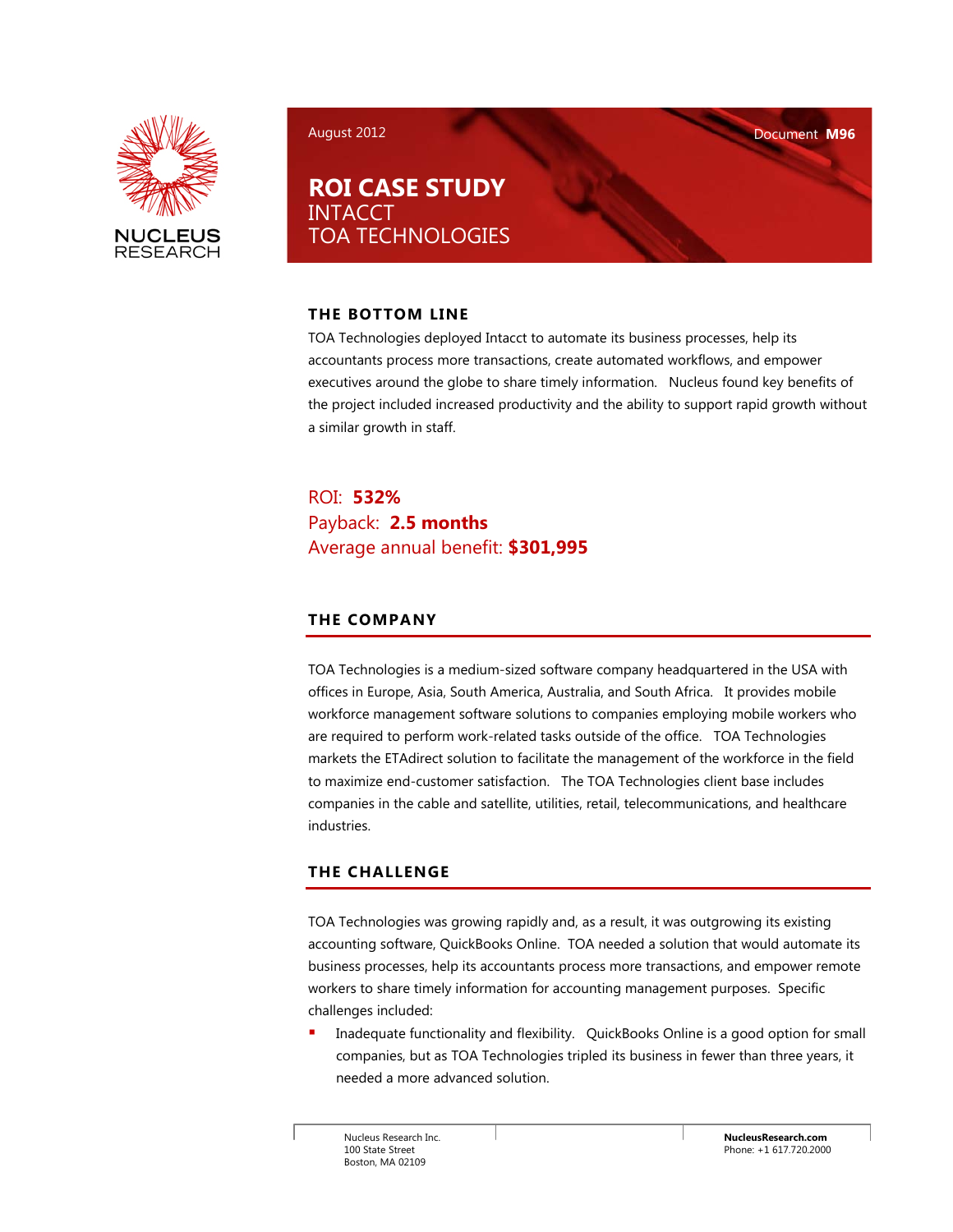- Lengthy and inefficient expense management processes. All global staff are required to report their expenses. When the number of staff doubled in fewer than three years, expense management became a major challenge. TOA Technologies needed a scalable cloud-based software application that could be accessed from anywhere.
- Lack of automated workflows. Because QuickBooks Online is designed principally for small and medium-sized business accounting purposes, it has limited capabilities to support workflow management. TOA Technologies needed to automate processes as much as possible to manage a global staff.
- Rigid reporting structures. The reporting engine offered by QuickBooks Online could not satisfy the company's growing appetite for information to run its business, such as visibility into individual customer's profit and loss (P&L) reports.

#### **THE STRATEGY**

TOA Technologies chose to pursue a cost-effective cloud software solution that would address these financial management challenges. Although it considered suite providers such as NetSuite and Workday, it determine that the best strategy given its needs would be to take a non-suite best-of-breed approach with vendors that had partnered to support ease of integration.

In the fall of 2008, TOA Technologies outsourced the software selection to an external consultant who later became the company's Corporate Controller. He was involved in the entire process, which included an assessment of the business requirements, software selection, and implementation. His knowledge and his experience with business software proved helpful to the success of the initiative. Intacct's implementation team helped TOA Technologies to go live with Intacct in fewer than three months, and the application was fully operational after an additional two-and-a-half months. Hands-on training was limited to some key personnel. Later, new staff used the online training provided by Intacct.

# **Cost : Benefit Ratio 1 : 7.2**

#### **KEY BENEFIT AREAS**

Like many companies undergoing rapid growth, TOA Technologies needed a software solution to manage more customers, process a higher volume of transactions, and create deeper visibility into its financial operations. By replacing QuickBooks Online with Intacct, TOA Technologies received the following benefits:

 Increased accountant productivity. As the company's revenues increased rapidly, the number of transactions processed by accounting grew exponentially. Despite this significant increase, the accounting department did not have to hire a proportional number of additional staff.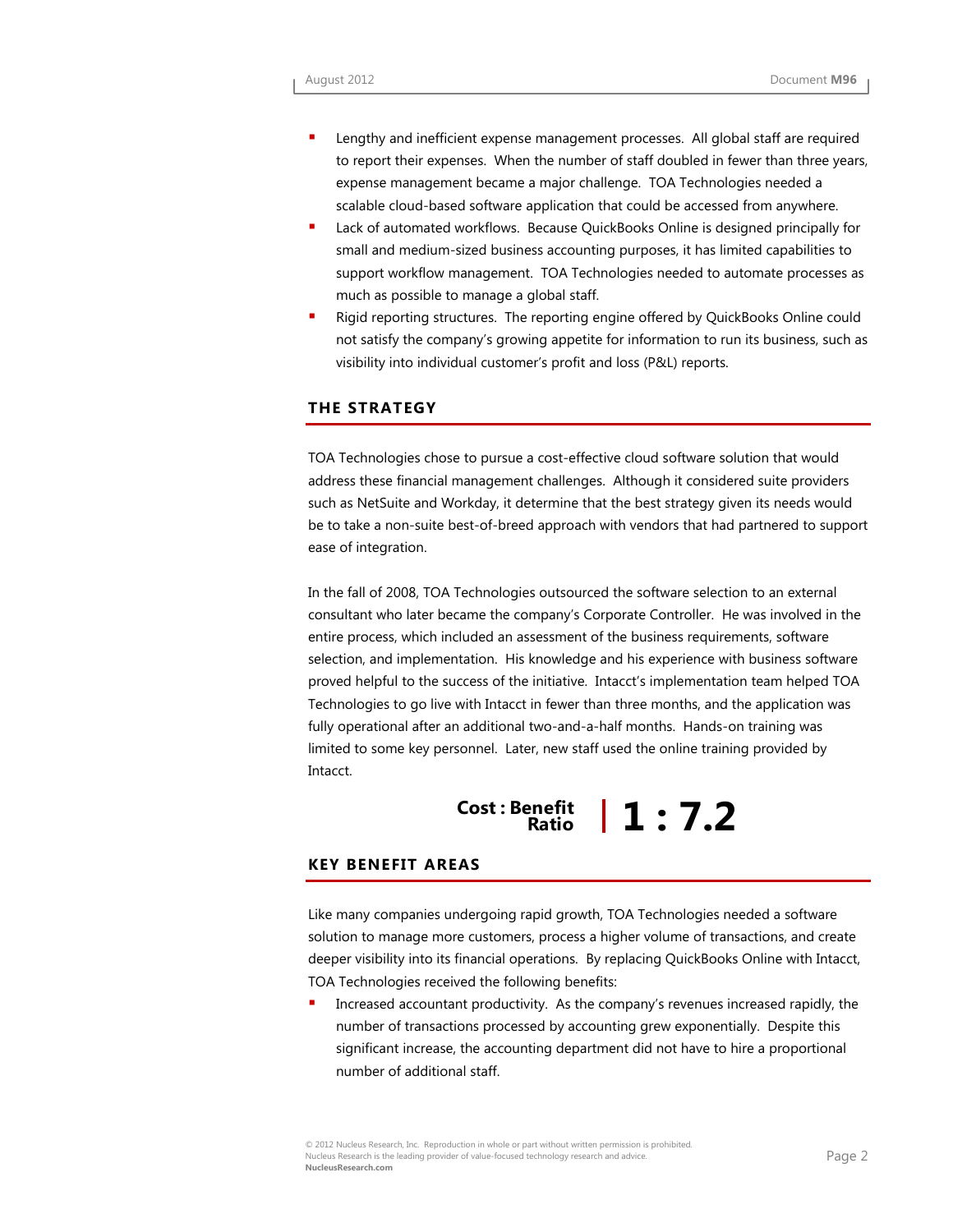- Increased productivity of remote staff. Integrated with Concur, Intacct enables staff to generate travel requests and expense reports that their managers approve or reject on their network PC or from a mobile device. These transactions become part of the automated workflow that is fed into Intacct. TOA now has the means to analyze and manage a significant cost of doing business. The company plans to create an automated purchasing workflow within Intacct, which will drive greater efficiencies as well.
- Increased visibility. Intacct's reporting and dashboard capabilities, as well as the automated workflows, enable TOA executives to have greater visibility into day-to-day financial operations.



#### **KEY COST AREAS**

The total costs of the project included software subscription services, consulting, training, and personnel. Intacct provided a project manager for implementation, training was conducted primarily online, and minimal assistance was required to maintain the software solution. The consultant spent 28 to 36 hours per week and two staff spent 16 hours per week for almost a month to complete the implementation. Currently, one person spends one day per month on system maintenance and administration, which is mostly related to reporting management. Some extra costs were incurred to integrate Intacct with the company's other business systems. TOA plans to launch integrations with Salesforce and Adaptive Planning soon.

*As a growth company, people were learning new behaviors and responsibilities. Intacct helped us to grow and manage that.* 

Jim Bokar, Corporate Controller, TOA Technologies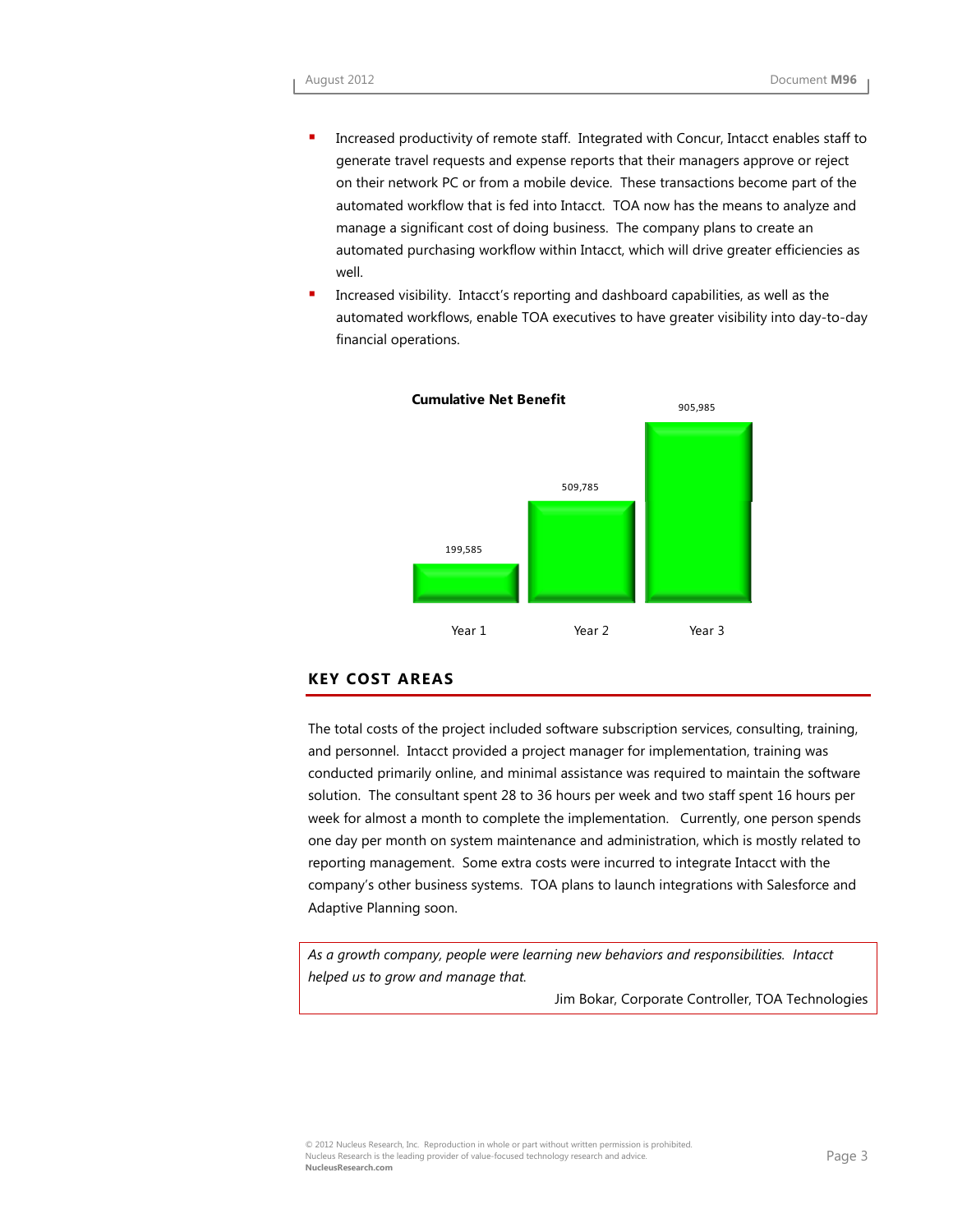

#### **BEST PRACTICES**

TOA adopted a phased approach for its business software needs. Instead of selecting a suite solution to manage all or most of its operations, it took a best-of-breed approach and focused on the functional areas that needed special attention, such as workflow automation, mobile accessibility, and robust reporting. A phased approach was also adopted for training. Intacct only trained a few administrators and super users. The other employees were trained by super users and they also used the online training materials provided by Intacct. This allowed TOA to minimize training costs while ensuring that users had the training required for their responsibilities.

To keep up with the growth of the company, TOA Technologies needed to improve data collection from remote workers and to help its accountants process financial data more quickly and easily. Intacct's automated workflow program helped streamline internal business processes and reduce errors. The fact that remote workers were able to enter expense reports using mobile devices reduced the time they were spending on administrative tasks. The information flow between various software solutions has also been improved through integration with Intacct. Also key to growth was greater day-today visibility. Intacct's reporting functionality and customizable dashboards mean decision makers no longer need to wait for IT personnel or an administrator to generate reports for them. They can also review and approve transactions such as travel requests quickly, either online or from a mobile device.

#### **CALCULATING THE ROI**

Nucleus quantified the initial and ongoing costs of TOA's Intacct project over a 3-year period, including software subscription licenses, consulting, personnel, and training. Direct benefits were quantified based on the growth of the business processes versus the avoided growth in actual staff in those departments using the average annual fully loaded cost of avoided additional employees. This was quantified as a direct cost savings instead of an indirect productivity benefit and was corroborated by the data Nucleus gathered about accounting staff and remote staff time savings.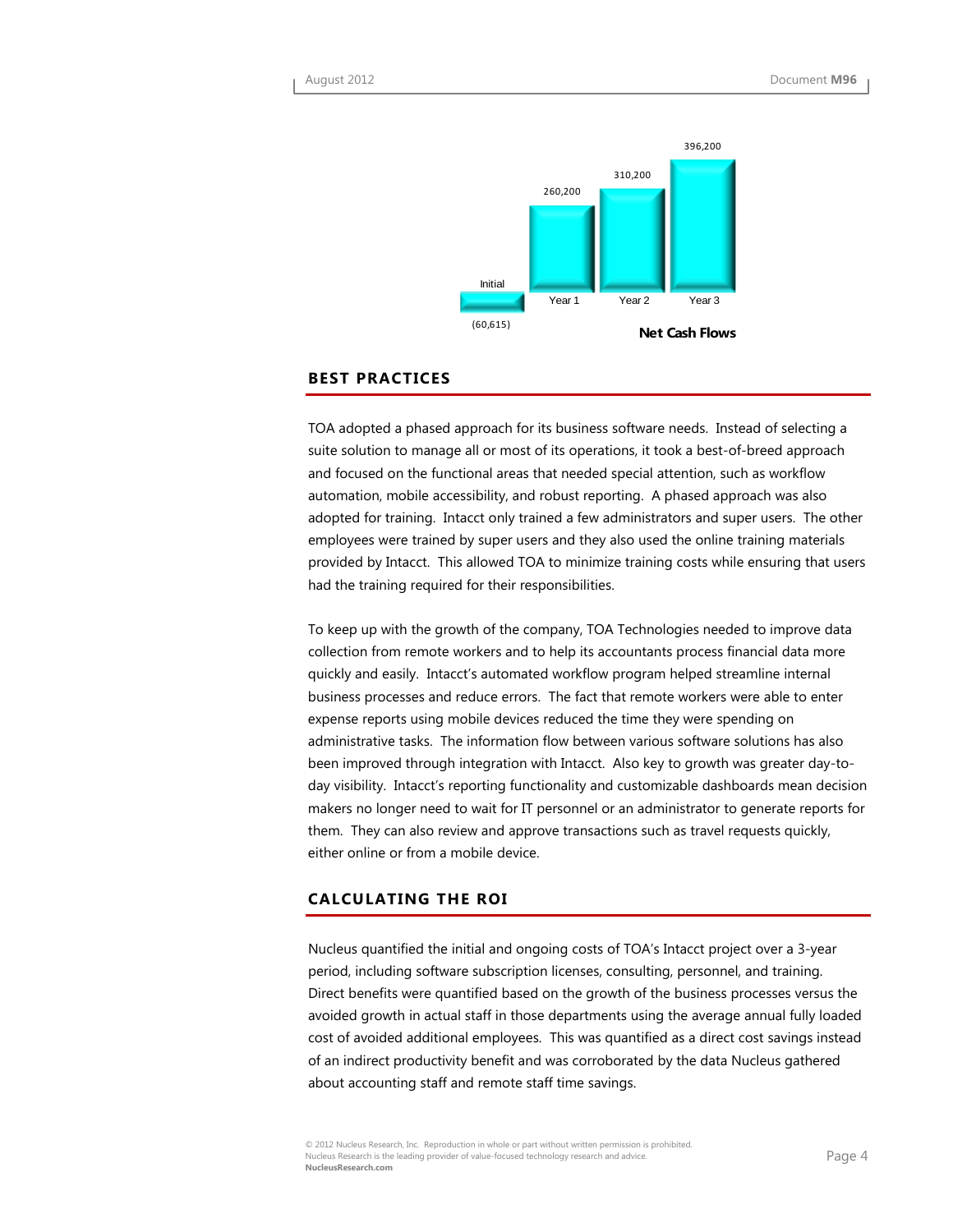## **FINANCIAL ANALYSIS**

Intacct

Annual ROI: 532% Payback period: 0.2 years

| <b>ANNUAL BENEFITS</b> | <b>Pre-start</b> | Year 1  | Year 2  | Year 3  |
|------------------------|------------------|---------|---------|---------|
| Direct                 |                  | 301.000 | 351,000 | 401,000 |
| Indirect               |                  |         |         |         |
| Total per period       |                  | 301.000 | 351,000 | 401,000 |

| <b>CAPITALIZED ASSETS</b>        | <b>Pre-start</b> | Year 1 | Year 2 | Year 3 |
|----------------------------------|------------------|--------|--------|--------|
| Software                         |                  |        |        |        |
| Hardware                         |                  |        |        |        |
| Project consulting and personnel |                  |        |        |        |
| Total per period                 |                  |        |        |        |

| <b>DEPRECIATION SCHEDULE</b>     | <b>Pre-start</b> | Year 1 | Year 2 | Year 3 |
|----------------------------------|------------------|--------|--------|--------|
| Software                         |                  |        |        |        |
| Hardware                         |                  |        |        |        |
| Project consulting and personnel |                  |        |        |        |
| Total per period                 |                  |        |        |        |

| <b>EXPENSED COSTS</b>   | <b>Pre-start</b> | Year 1 | Year 2 | Year 3      |
|-------------------------|------------------|--------|--------|-------------|
| Software                | 36,000           | 36,000 | 36,000 | $\mathbf 0$ |
| Hardware                | 0                |        | 0      | $\mathbf 0$ |
| Consulting              | 20,000           |        | 0      | $\Omega$    |
| Personnel               | 4,615            | 4,800  | 4,800  | 4,800       |
| Training                | 0                |        | 0      | $\mathbf 0$ |
| Other                   | 0                |        |        | $\Omega$    |
| <b>Total per period</b> | 60,615           | 40,800 | 40,800 | 4,800       |

| <b>Results</b> | Year 1  | Year 2  | Year 3    |
|----------------|---------|---------|-----------|
| (60, 615)      | 260,200 | 310,200 | 396,200   |
| (33, 338)      | 143,110 | 170,610 | 217,910   |
|                |         |         | 532%      |
|                |         |         | 532%      |
|                |         |         | 427,306   |
|                |         |         | 0.2 years |
|                |         |         | 49,005    |
|                |         |         | 445%      |
|                |         |         |           |

| <b>FINANCIAL ASSUMPTIONS</b> |      |
|------------------------------|------|
| All government taxes         | 45%  |
| Cost of capital              | 7 በ% |



© 2012 Nucleus Research, Inc. Reproduction in whole or part without written permission is prohibited.<br>All calculations are based on Nucleus Research's independent analysis of the expected costs and benefits associated with